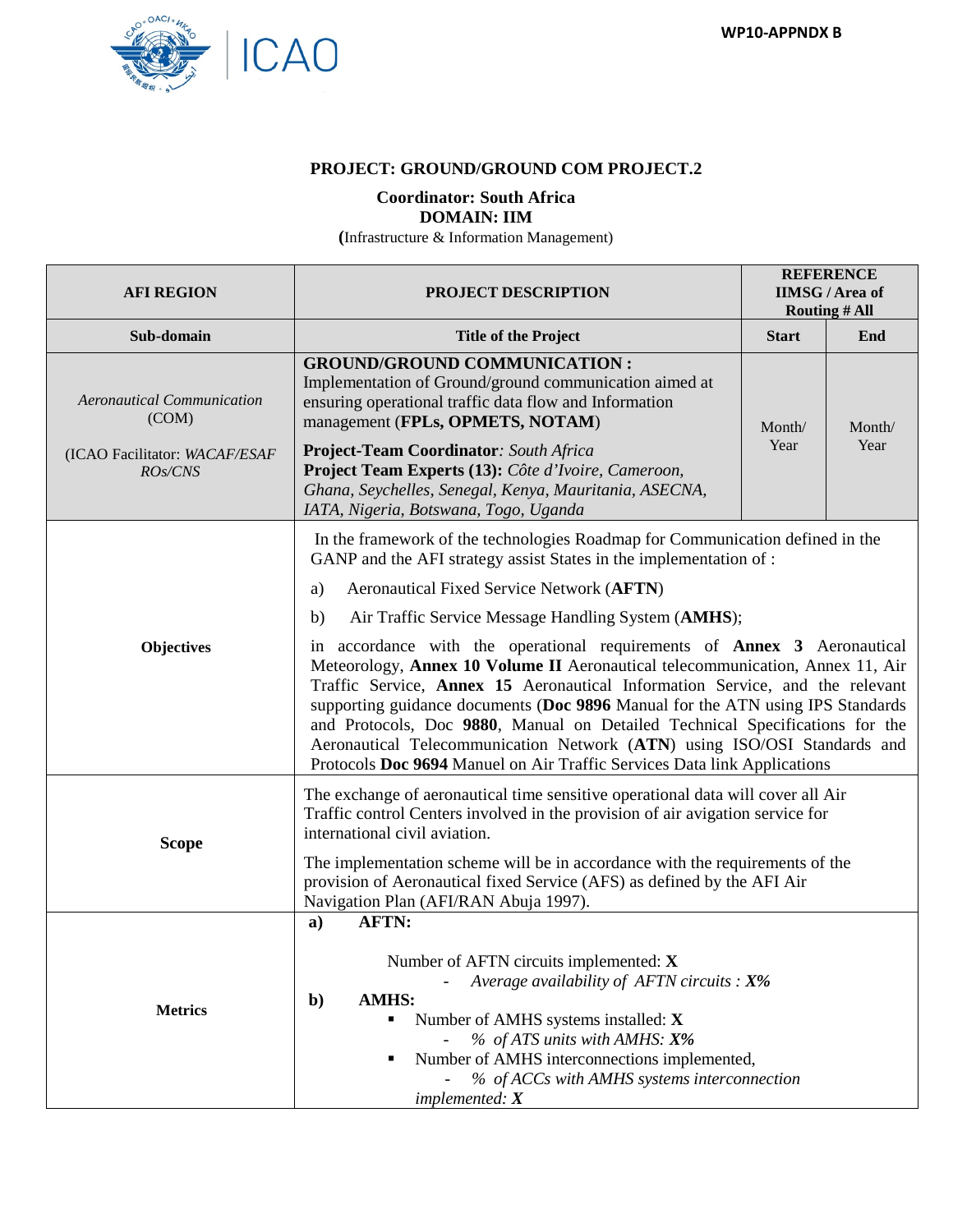

<span id="page-1-0"></span> $\overline{a}$ 

| <b>AFI REGION</b>                        | PROJECT DESCRIPTION                                                                                                                                                                                                                                                                                                                                                                                                                                                                                                                                                                                                                                                                                                                                                                                        |            |                             | <b>REFERENCE</b><br><b>IIMSG</b> / Area of<br><b>Routing # All</b> |                            |                 |
|------------------------------------------|------------------------------------------------------------------------------------------------------------------------------------------------------------------------------------------------------------------------------------------------------------------------------------------------------------------------------------------------------------------------------------------------------------------------------------------------------------------------------------------------------------------------------------------------------------------------------------------------------------------------------------------------------------------------------------------------------------------------------------------------------------------------------------------------------------|------------|-----------------------------|--------------------------------------------------------------------|----------------------------|-----------------|
| Sub-domain                               |                                                                                                                                                                                                                                                                                                                                                                                                                                                                                                                                                                                                                                                                                                                                                                                                            |            | <b>Title of the Project</b> |                                                                    | <b>Start</b>               | End             |
| Outcome                                  | Ground/Ground coordination communication<br>supporting<br>enhanced<br>aeronautical<br>operational safety, capacity and efficiency                                                                                                                                                                                                                                                                                                                                                                                                                                                                                                                                                                                                                                                                          |            |                             |                                                                    |                            |                 |
| <b>Strategy</b>                          | All tasks will be carried out by COM experts nominated by AFI States participating<br>in the project, led by the Project-Team Coordinator and under the supervision of the<br>Project Facilitators (ROs/CNS, Dakar and Nairobi) through the IIM SG working<br>methodology. Upon completion of the tasks, the results will be sent to the Project<br>Facilitators as a final document for submission to, and if necessary approval by the<br>APIRG Projects Coordination Committee (APCC). For the purpose of collaborative<br>decision-making, meetings will be held with the areas involved.                                                                                                                                                                                                              |            |                             |                                                                    |                            |                 |
| <b>Justification</b>                     | a) AFTN: The requirements for AFTN are contained in the AFI Air Navigation Plan<br>(ANP), FASID TABLE CNS 1A (AFTN Plan) and AFTN circuits have been<br>implemented in accordance with this AFI Rationalized Plan. Significant<br>improvements are noted, notably with the implementation of aeronautical satellite<br>telecommunications. However the non-availability of AFTN encountered from<br>time to time results from the obsolescence of some VSAT technologies                                                                                                                                                                                                                                                                                                                                   |            |                             |                                                                    |                            |                 |
|                                          | b) AMHS: The introduction of automated Air Traffic Management systems in the<br>region associated with surveillance data processing systems with possible<br>automation of the transfer and coordination of Air Traffic between air traffic<br>centers require an available digital ground/ground communication system. In<br>the other hand the requirements of aeronautical information and aeronautical<br>meteorological data exchange rely on the availability of a bit oriented digital<br>message handling system with enough capacity of transportation, switching and<br>buffering. The implementation of AMHS will bring more flexibility and increase the<br>availability aeronautical data flow in the framework of a System Wide Information<br>Management (SWIM) coordination communication. |            |                             |                                                                    |                            |                 |
| <b>Related Projects</b>                  | All APIRG projects specifically related to:<br>$\checkmark$ PIA2-Increased Interoperability, Efficiency and Capacity through Ground-<br>Ground Integration (B0-FICE)<br>$\checkmark$ PIA3-Increased effectiveness of ground based safety nets (B0-SNET)<br>$\checkmark$ PIA3- Air Traffic Situational Awareness(ATSA) (B0-ASEP)                                                                                                                                                                                                                                                                                                                                                                                                                                                                            |            |                             |                                                                    |                            |                 |
| <b>Project Deliverables</b>              | Relationship<br>with the<br><b>Regional</b><br>Performance-<br><b>Objectives</b><br>(RPOs/PFFs) and<br><b>ASBU Modules</b>                                                                                                                                                                                                                                                                                                                                                                                                                                                                                                                                                                                                                                                                                 | <b>KPI</b> | Responsible                 | <b>Status of</b><br>Implementation <sup>1</sup>                    | Date of<br><b>Delivery</b> | <b>Comments</b> |
| <b>Aeronautical Fixed Service (AFTN)</b> |                                                                                                                                                                                                                                                                                                                                                                                                                                                                                                                                                                                                                                                                                                                                                                                                            |            |                             |                                                                    |                            |                 |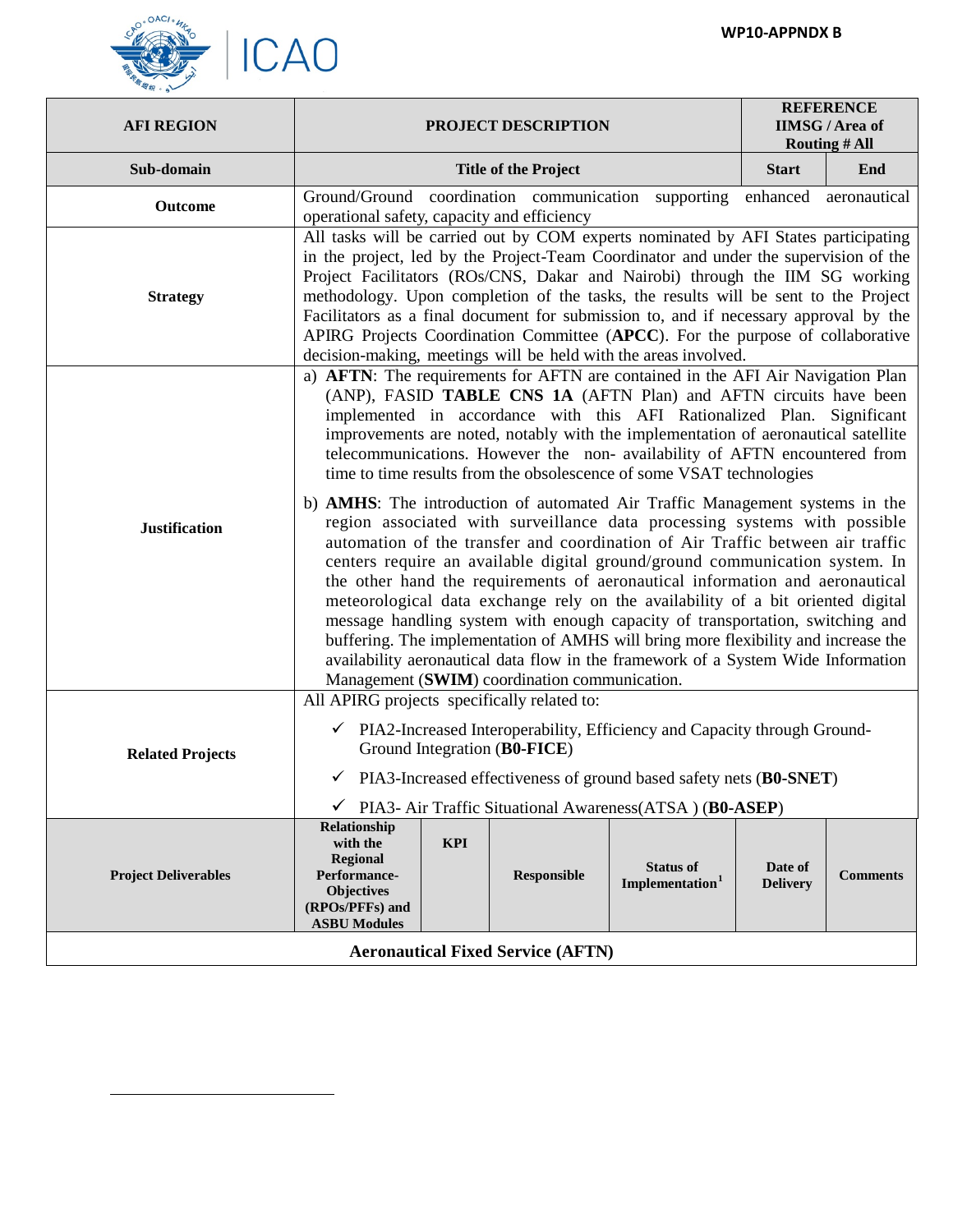

| <b>AFI REGION</b>                                                                                                                        |                                                                            | <b>REFERENCE</b><br><b>IIMSG</b> / Area of<br><b>Routing # All</b>                         |                  |  |
|------------------------------------------------------------------------------------------------------------------------------------------|----------------------------------------------------------------------------|--------------------------------------------------------------------------------------------|------------------|--|
| Sub-domain                                                                                                                               |                                                                            | <b>Start</b>                                                                               | End              |  |
| Restauration/Improvement of the<br>availability of AFTN Failing<br>circuits                                                              | <b>AFI B0-FICE</b><br><b>AFI B0-ASEP</b><br><b>AFI B0-SNET</b><br>PFF-CNS  | <b>AFI COM</b><br>Project<br>Coordinators<br><b>AFI COM</b><br>Project Team<br>Leader      | December<br>2017 |  |
| Implementation/Activation of AFTN<br>Circuits                                                                                            | <b>AFI B0-FICE</b><br><b>AFI B0-ASEP</b><br><b>AFI B0-SNET</b><br>PFF-CNS  | <b>AFI COM</b><br>Project<br>Coordinators<br><b>AFI COM</b><br>Project Team<br>Leader      | December<br>2017 |  |
|                                                                                                                                          |                                                                            | <b>Air Traffic Service Message Handling System (AMHS)</b>                                  |                  |  |
| Teleconferences,<br>Workshops/Seminars, meetings<br>(French and English) on AMHS<br>systems operation and their<br>implementation scheme | <b>AFI B0-FICE</b><br><b>AFI B0-ASEP</b><br><b>AFI B0-SNET</b><br>PFF-CNS  | <b>AFI COM</b><br>Project<br>Coordinators<br><b>AFI COM</b><br>Project Team<br>Leader      | <b>TBD</b>       |  |
| Implementation/interconnection<br>and operation of AMHS systems                                                                          | <b>AFI B0-FICE</b><br><b>AFI B0-ASEP</b><br><b>AFI B0-SNET</b><br>PFF-CNS  | <b>AFI COM</b><br>Project<br>Coordinators<br><b>AFI COM</b><br>Project Team<br>Leader      | <b>TBD</b>       |  |
| Assessment/Reporting<br>on<br>operation of AMHS<br>the<br>systems and operation                                                          | <b>AFI B0-FICE</b><br><b>AFI B0-ASEP</b><br><b>AFI B0-SNET<br/>PFF-CNS</b> | <b>AFI COM</b><br>Project<br>Coordinators<br><b>AFI COM</b><br>✓<br>Project Team<br>Leader | <b>TBD</b>       |  |
| Detailed guidance provided to<br>States not complying with the AFI<br><b>AFS Plan</b>                                                    | <b>AFI B0-FICE</b><br><b>AFI B0-ASEP</b><br><b>AFI B0-SNET</b><br>PFF-CNS  | <b>AFI COM</b><br>Project<br>Coordinators<br><b>AFI COM</b><br>Project Team<br>Leader      | <b>TBD</b>       |  |